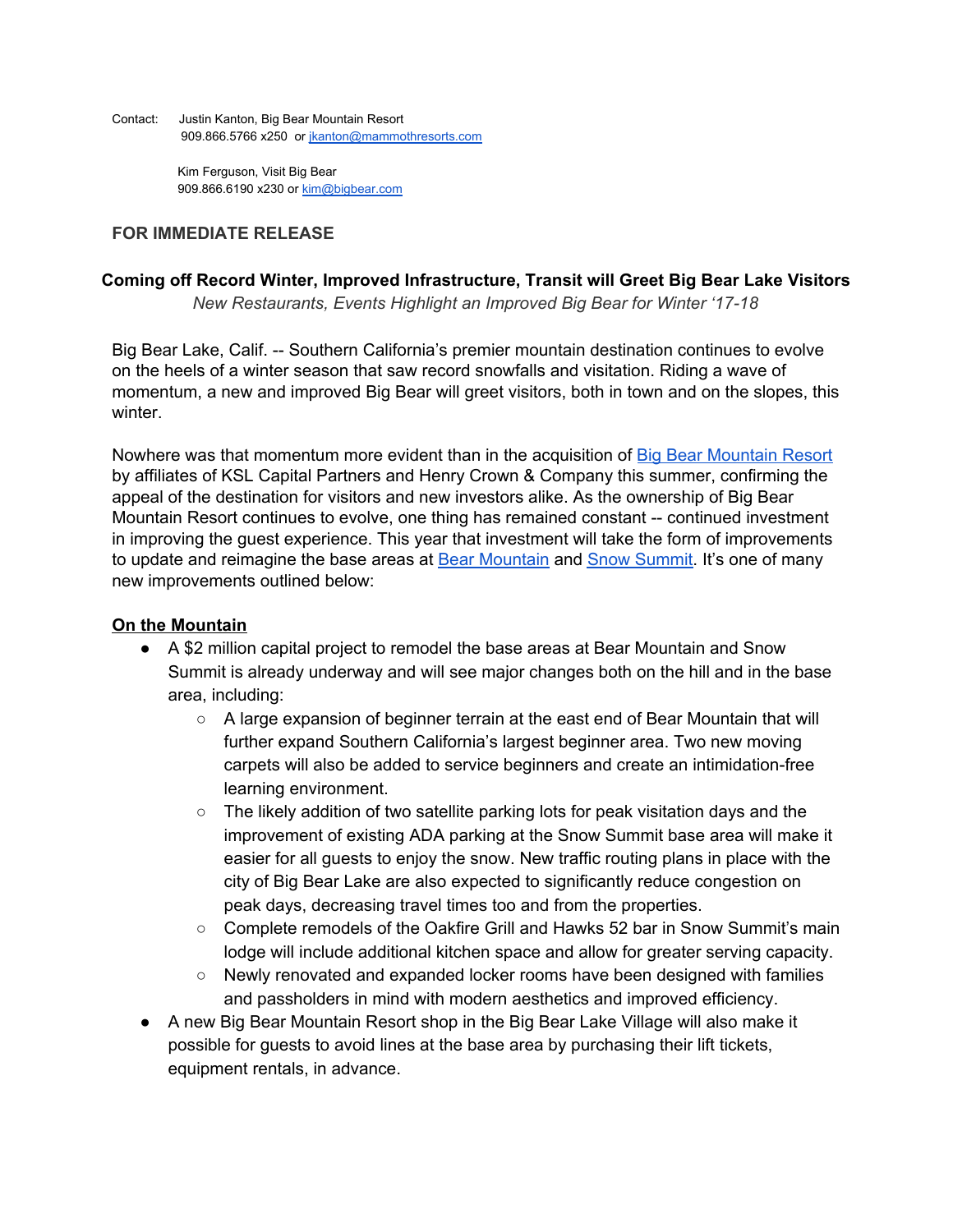# **Off-Hill Dining**

- Oakside [Restaurant](http://oaksiderestaurant.com/) and Bar, offering 20 beers on tap and a menu featuring quality, made-from-scratch and locally sourced comfort food, Oakside is a great new après option in the Big Bear Lake Village. With 15 HDTVs, Oakside is a great spot to watch the game, and features a private loft space available for private events is perfect for hosting intimate gatherings and group functions.
- The [Black](http://theblackkat.com/) Kat: High-end dining has found a new home in Big Bear. This latest venture from David Stone, the man behind Big Bear Lake Brewing [Company,](http://bblbc.com/) will appeal to more refined sensibilities. An extensive wine list and entrees like bone-in-filet, 14 oz Lobster tail, tomahawk steaks and market fresh fish, made for one of the most anticipated additions to the Big Bear restaurant scene in years. Having opened officially in Spring '17, it will greet winter guests for the first time later this year.
- Fire Rock Burgers & Brews: The early reviews are in, and it looks like Big Bear has a new favorite burger joint. Located on Pine Knot avenue in the heart of the Big Bear Lake village, Fire Rock serves up classic american fare, with a nice selections of appetizers, burgers, hot dogs, fresh cut fries and salads. It's the kind of food that goes perfectly with one of over a dozen craft beers on tap from local brewers throughout the region. The adventurous can even order a beer shake.
- The Big Bear [Local:](https://www.thebigbearlocal.com/) All-natural, California/Hawaiian drive-thru. The unique concept for the Big Bear Local is the brainchild of actress/pro surfer Sanoe Lake Eaton and her husband, creative director Michael Sterling Eaton. Open daily from 9 a.m. -- 4 p.m., Local's menu includes a number of artisan rice bowls, ranging from the hearty (Poke and Korean short ribs) to the sweet (PB&J). Smoothies and coffee drinks round out the offerings at a perfect mid-day grub spot.

# **Events**

- Hot Dawgz & [Handrails:](http://hotdawgzandhandrails.com/) One of the snowboarding world's most anticipated and longest-standing events, Bear Mountain's annual winter kickoff party, Hot Dawgz & Handrails (HDHR), is upping the ante once again. Now in it's 14th year, the event is returning to a one-day format on Sept. 23, with a rail jam competition featuring the world's best snowboarders followed by live musical performances, including headliners Method Man and Redman, DJ Snoopadelic (Snoop Dogg), Andrew WK, and Tomorrow's Bad Seeds.
- Big Bear [Comedy](https://www.bigbearcomedyfestival.com/) Festival: Now in it's second year, The Big Bear Comedy Festival returns Nov. 3 and 4 with a great lineup of comedic talent. Set at multiple venues in the Big Bear Lake Village, the two-day festival offers shows themed and rated from LR (some hard language) to Adult and culminates with the not to be missed "poison" show, featuring 15 slightly buzzed comedians, tuned up and unfiltered live on stage. Tickets will go on sale Oct. 1st and with several shows selling out last year, it's recommended you purchase them in advance.